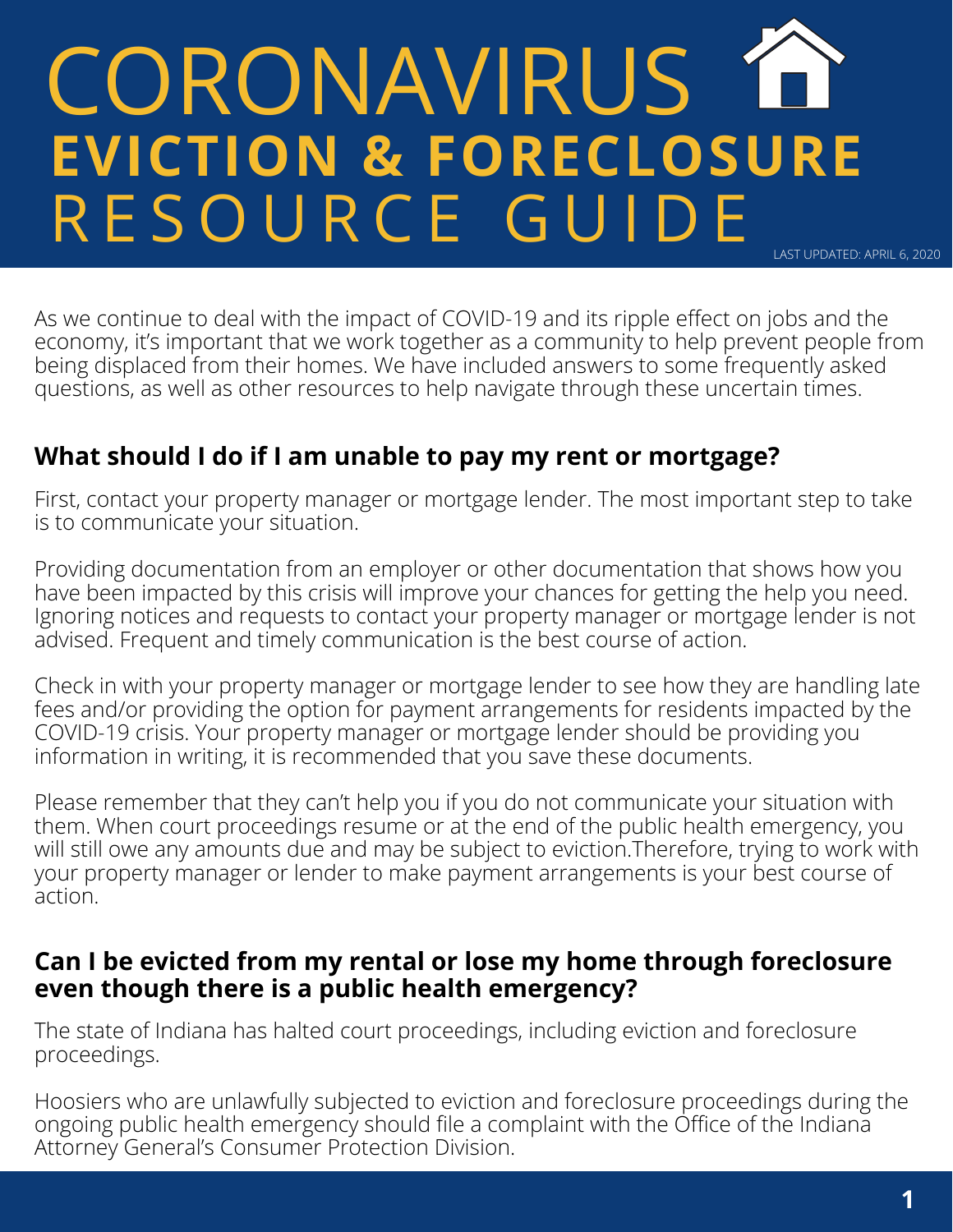#### **Do I still need to pay my rent or mortgage even though evictions and foreclosures have been temporarily halted?**

Yes. The court's temporary halt of evictions and foreclosures does not affect your obligation to pay rent or your mortgage. Continuing to pay these obligations protects your rights under Indiana law.

## **Why is it important that I continue to pay my rent?**

Failing to pay your mortgage jeopardizes the housing providers' ability to provide you a home, as well as the ability to operate and maintain the property where you live, if you rent your home. Ultimately, not paying your rent or mortgage may also hurt your credit or result in difficulty finding a home in the future.

## **I need assistance paying my bills. Where can I go for help?**

You should still reach out to your property manager or mortgage lender first. However, if after speaking with them you are in need of rental or mortgage assistance, groups and agencies can help. Mortgage payment assistance is available for Hoosier homeowners through Indiana's Hardest Hit Fund. Additional resources may be available through churches and not-for-profit organizations. Assistance is also available to help pay utilities and medical bills. You are encouraged to call 2-1-1 to find all the available resources.

#### **If you are unable to pay your utility bills during this time of crisis, what should you do?**

Several but not all Indiana utility providers have suspended disconnects and are waiving late fees during the COVID-19 crisis. Please check directly with your provider on what options they offer during this time.

You may also be eligible for the state's Energy Assistance Program (EAP). Energy assistance is a one-time benefit that can assist you with the cost of home energy and can help if you are about to get disconnected. Remember that even if disconnection is suspended, your bills will continue to accrue.

#### **What if I live at a public housing authority property, affordable housing property or use Housing Choice Vouchers (Section 8)?**

Both public housing and Housing Choice Voucher (Section 8) residents who experience a loss or reduction of wages should contact their housing authority to see what can be done to provide assistance.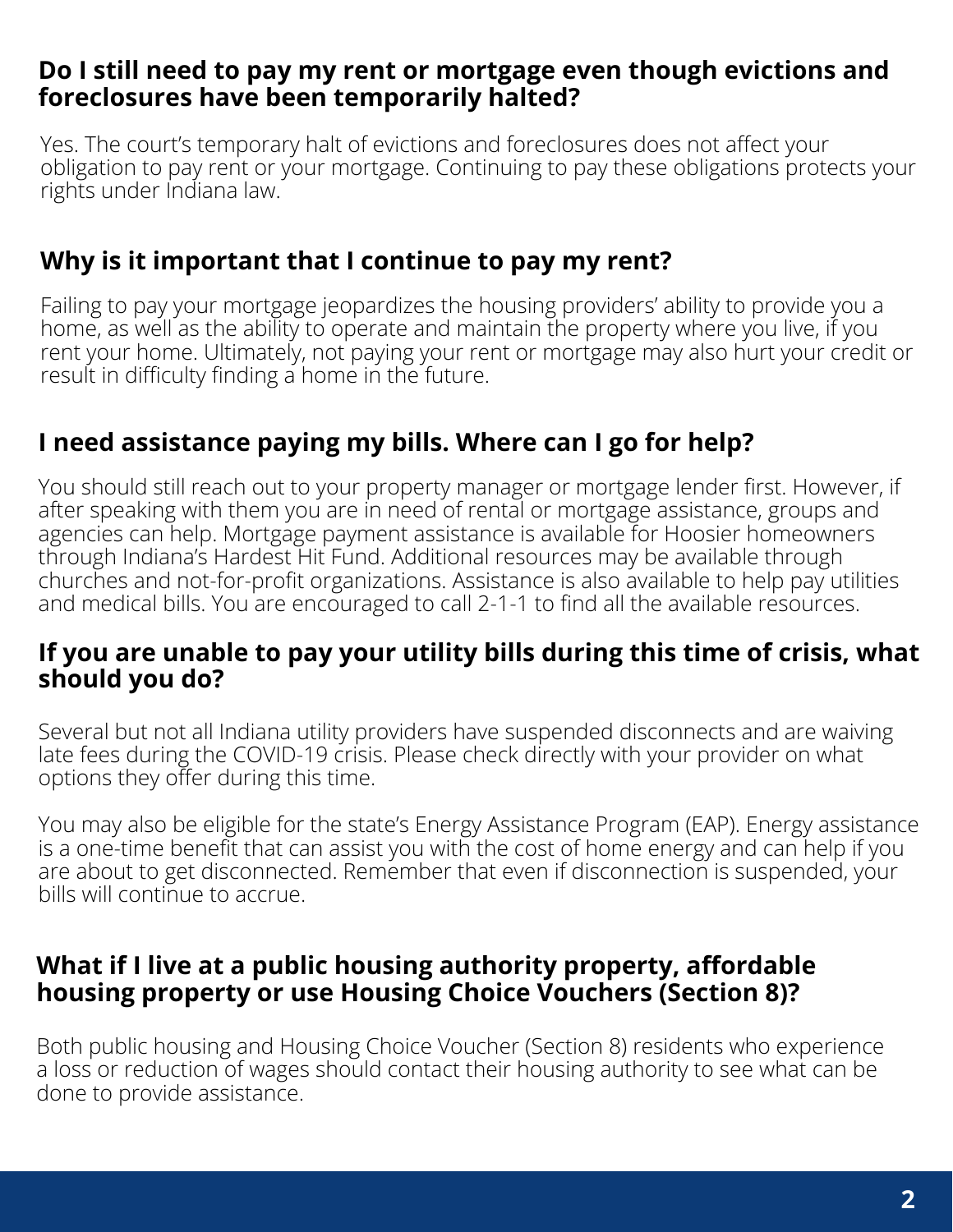# **What should I do if I have to self-isolate in my apartment?**

- To avoid unnecessary contact, or maintenance staff entering your unit, consider notifying the management that you are undergoing self-isolation or quarantine.
- Avoid close contact with other people and pets
- Maintain respiratory hygiene (use tissues, cover your mouth when sneezing or coughing).
- Keep your apartment clean and organized to maintain a healthy environment. Clean regularly and sanitize often using items like Lysol spray and Clorox wipes on "high touch" surfaces including countertops, tabletops, doorknobs, nightstands, bathroom fixtures, toilets, refrigerator handles, kitchen faucets, light switches, TV remotes, cell phones, computer keyboards and tablets.
- Do not leave your unit unless it's an emergency.
- Do not use common areas.
- Postpone non-essential maintenance requests.

# **What if I have to move/apartment hunt during the pandemic?**

- Practice basic prevention—Take the usual precautionary measures, including not shaking hands, washing your hands after your visit is concluded, not touching your face and not touching surfaces as well as practicing social distancing especially in common areas. Use hand sanitizer. Please do not visit the leasing office if you are not feeling well.
- Many apartment communities are offering virtual tours. Take advantage of this option.
- Inquire about safety measures in place. Apartment communities are incorporating additional measures during this outbreak, such as deep-cleaning and disinfecting high-traffic surfaces. They may have closed or limited access to common rooms, gyms and laundry rooms. They may be stationing hand sanitizer around the building.
- Vet your moving/van rental company. Before scheduling your move, inquire what sanitation procedures your moving company has in place. Ask for movers to wear gloves to avoid contaminating your belongings. Alternately, consider moving your belongings yourself to minimize exposure, but make sure to inquire about sanitation procedures your moving van rental company has in place.

# **Are my apartment community's amenities still available?**

During this crisis, rental communities are following CDC recommendations to practice social distancing and taking measures to limit spread of the virus. As a result, rental properties may: Close select or all amenities

- 
- Ask you to pay rent online
- Close office to non-employees
- Limit repairs to emergency situations only

We realize that these actions may be inconvenient but are intended to help protect you, your neighbors and people who work at the property.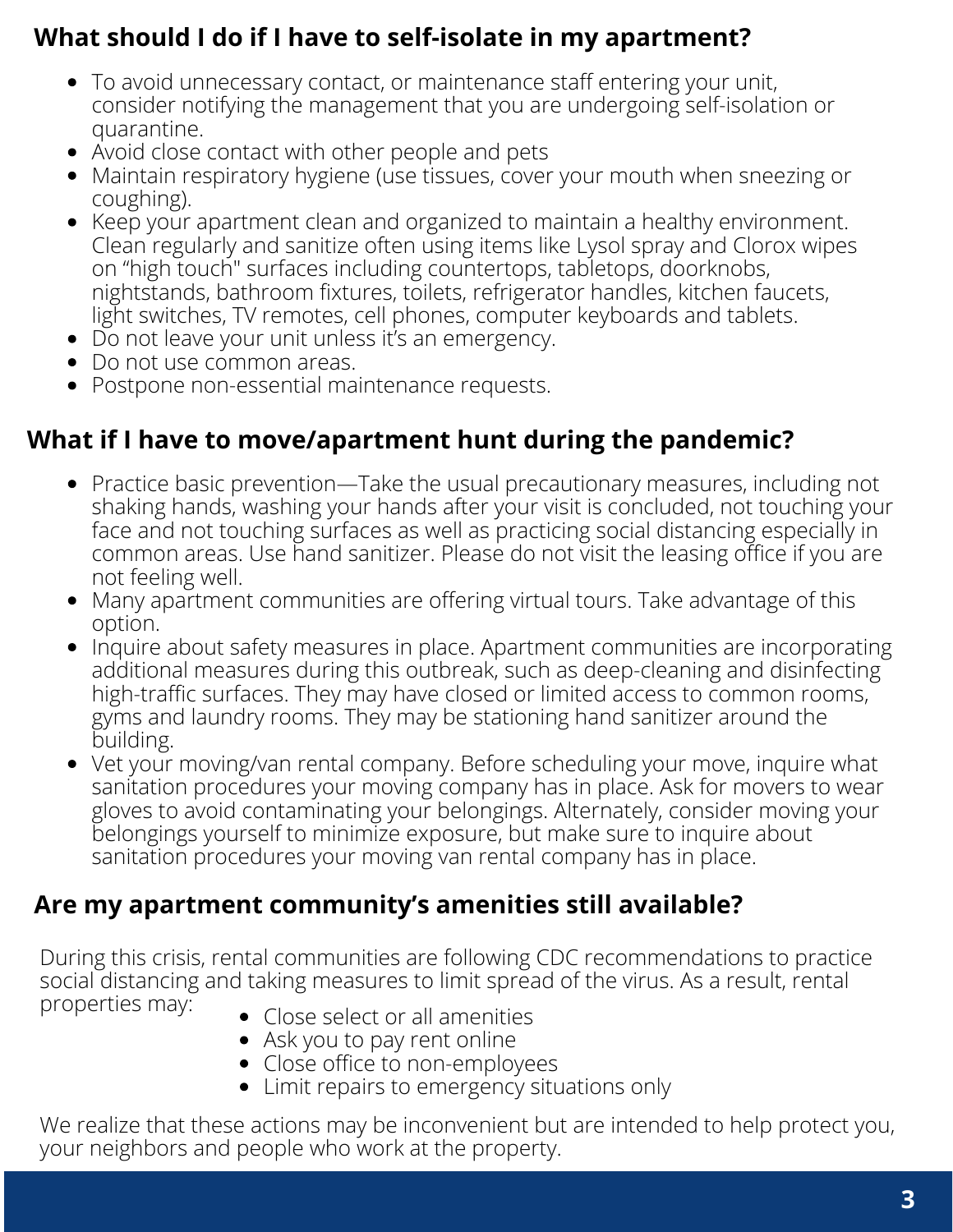## **Where do I go for more information?**

**Centers for Disease Control & Prevention:** The CDC has various guidelines and resources for your use. Click here to visit their [website.](https://www.cdc.gov/coronavirus/2019-ncov/index.html)

**Indiana State Department of Health:** Please consult the ISDH for updated news and guidance on the [COVID-19](https://coronavirus.in.gov/) virus as it related to Indiana. Click here to be directed to the ISDH website.

**Indiana Attorney General:** Hoosiers who are unlawfully subjected to eviction and foreclosure proceedings during the ongoing public health emergency should file a complaint with the Office of the Indiana Attorney General's Consumer Protection Division. Click here to visit their [website.](https://www.in.gov/attorneygeneral/)

**Governor Eric Holcomb's Executive Orders:** A complete listing of Executive Orders listed by the Governor, including 20-06 which provides a temporary prohibition on evictions and foreclosures, is available online. Click here to visit the [Governor's](https://www.in.gov/gov/2384.htm) website.

**Dial 211 Emergency Financial Assistance:** 211 is a universal number (similar to 911 and 311) for community information and referral services. It is intended to connect individuals and families in need and the appropriate community-based organizations and government agencies. Active 211 systems are in all or part of every state.

**Consumer Financial Protection Bureau:** The Consumer Financial Protection Bureau is a U.S. government agency that empowers you to take more control over your economic life and enforces federal consumer financial law. Click here to visit their [website.](https://urldefense.proofpoint.com/v2/url?u=https-3A__www.consumerfinance.gov_&d=DwMFAg&c=euGZstcaTDllvimEN8b7jXrwqOf-v5A_CdpgnVfiiMM&r=ezuVjH8_Om1foLsd6-Y5Op24SnXE6ICvhIs4iy6tFcE&m=roVWMzbU2Cpf2Wtd_IdefjJPimonfysdha9PdkW1DCU&s=R2fGkM8_Bm4jKsdBa0ZGcATZdgfsJ9710h85CCeUXFU&e=)

**Coalition for Court Access:** The Coalition for Court Access website helps people looking for civil legal aid. This includes housing issues. Click here to visit their [website.](https://urldefense.proofpoint.com/v2/url?u=https-3A__indianalegalhelp.org_&d=DwMFAg&c=euGZstcaTDllvimEN8b7jXrwqOf-v5A_CdpgnVfiiMM&r=ezuVjH8_Om1foLsd6-Y5Op24SnXE6ICvhIs4iy6tFcE&m=roVWMzbU2Cpf2Wtd_IdefjJPimonfysdha9PdkW1DCU&s=et0vfof3wWqVFRQsgIFtmBZ9gJ30F6ys1vh7PBjKFBw&e=)

**IndianaHousingNow.org:** This is a free, state online resource for renters and property managers in Indiana. It includes a variety of housing resources available to Indiana residents. Click here to be [directed](https://urldefense.proofpoint.com/v2/url?u=http-3A__www.indianahousingnow.org_&d=DwMFAg&c=euGZstcaTDllvimEN8b7jXrwqOf-v5A_CdpgnVfiiMM&r=ezuVjH8_Om1foLsd6-Y5Op24SnXE6ICvhIs4iy6tFcE&m=ZAX-Wq-XcV3I4wUK36Jlu7F4YQo3xFLrTrfTGgJ5Tck&s=zOJv08foNzWnVX_OZD3Q1A0N1iLzvDbbp8UINFNqLAw&e=) to the website.

**Indiana's Hardest Hit Fund:** Mortgage payment assistance of up to \$30,000 is available to qualified Hoosiers homeowners struggling to pay their mortgage. Their network of housing counseling agencies can also assist with identifying other options to help homeowners. Click here to visit their [website.](https://urldefense.proofpoint.com/v2/url?u=https-3A__www.877gethope.org_&d=DwMFAg&c=euGZstcaTDllvimEN8b7jXrwqOf-v5A_CdpgnVfiiMM&r=ezuVjH8_Om1foLsd6-Y5Op24SnXE6ICvhIs4iy6tFcE&m=TxNqI6_1m-669ftEq34WZ9uuWiyZM6pCmetIhroXkPk&s=WqJnzda1cU-u1zCYe8b5TgYRAof0tmFwZUXrKsw2-qA&e=)

**Indiana Legal Services:** Developed a resource guide titled Renting in Indiana: A Handbook for Tenants and Landlords to help renters, property owners, and property managers in Indiana make renting a home a positive [experience.](https://urldefense.proofpoint.com/v2/url?u=https-3A__www.indianalegalservices.org_inrentinghandbook&d=DwMGaQ&c=euGZstcaTDllvimEN8b7jXrwqOf-v5A_CdpgnVfiiMM&r=ezuVjH8_Om1foLsd6-Y5Op24SnXE6ICvhIs4iy6tFcE&m=CSi-votesGsxC-YRdxafjFpBVtmiRr5XQBGUjrwRVcY&s=fdi8p5poaoVSEukoEkZU7swWEI9yFIWItBSPYwnh3-4&e=) Click here to visit their website.